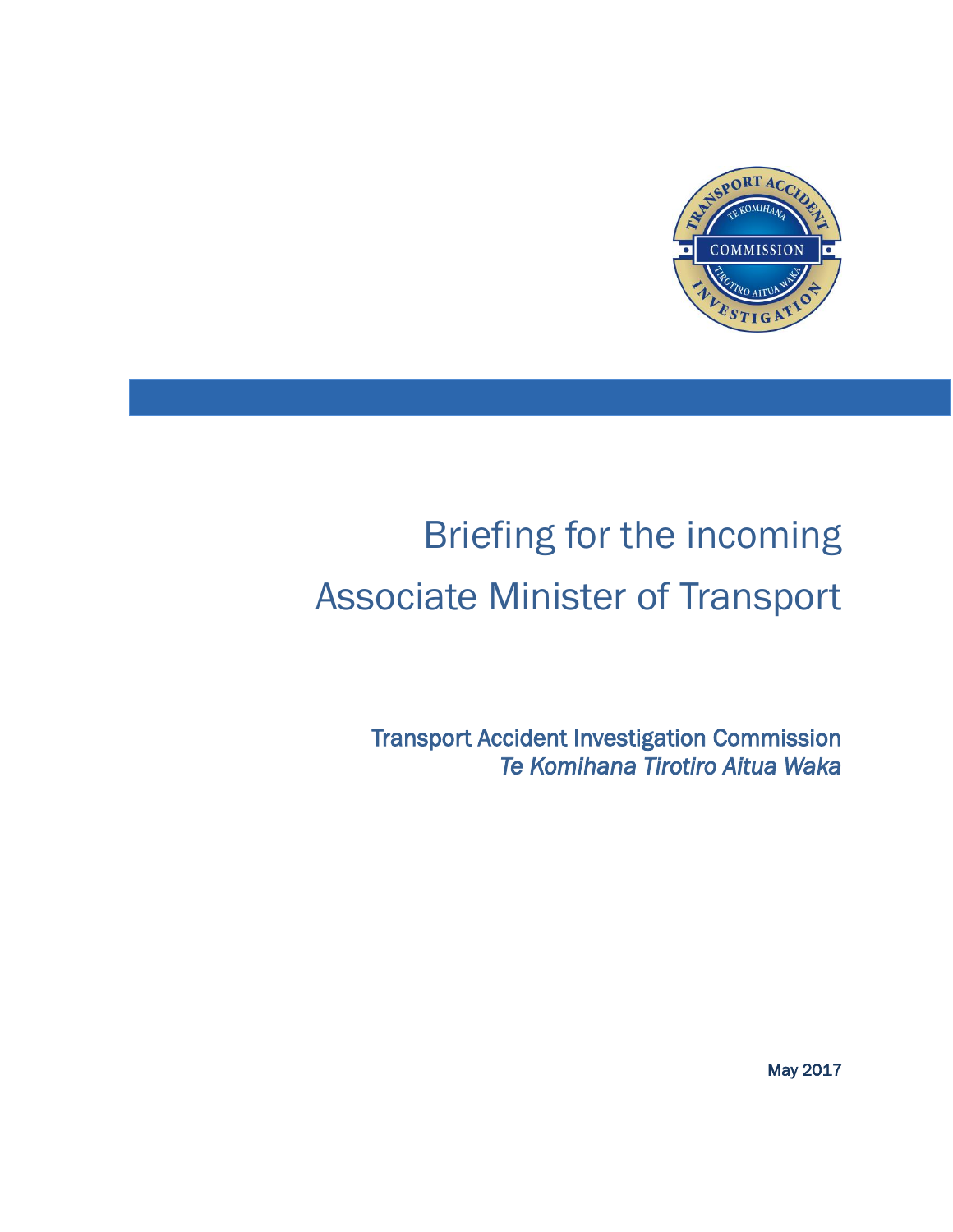# **Contents**

|    | Purpose          |
|----|------------------|
|    |                  |
|    |                  |
|    |                  |
| В. |                  |
|    | <b>Structure</b> |
|    |                  |
| C. |                  |
|    |                  |
|    |                  |
|    |                  |
|    |                  |
|    |                  |
| D. |                  |
|    |                  |
|    |                  |
|    |                  |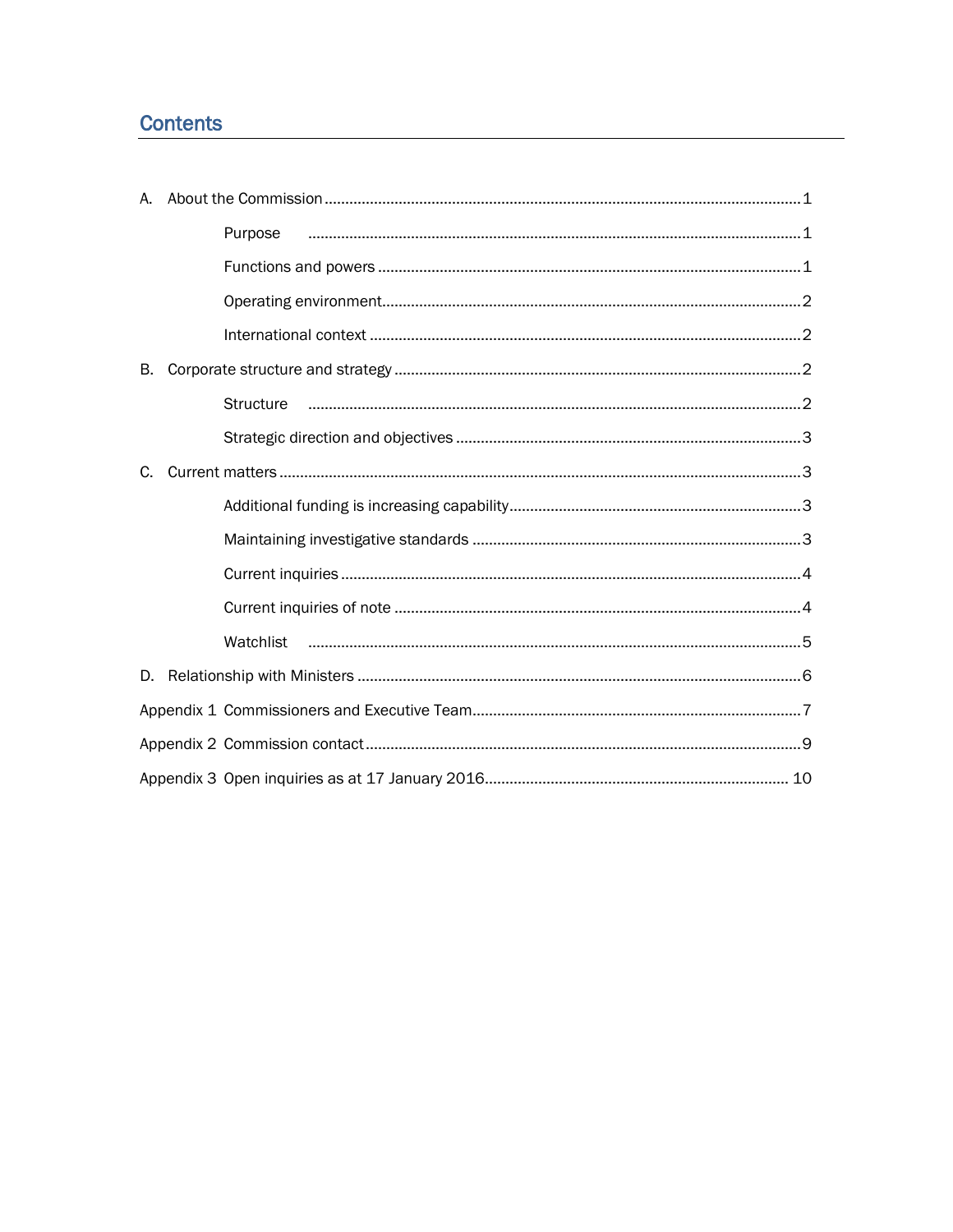# <span id="page-2-0"></span>A. About the Commission

#### <span id="page-2-1"></span>Purpose

The Transport Accident Investigation Commission (the Commission) is a standing commission of inquiry. Its mandate is to undertake independent investigations into certain accidents and incidents in air, rail and maritime transport, and to report its findings and recommendations.

The Commission's enabling legislation is the Transport Accident Investigation Commission Act 1990 (the Act). The Commission was established to achieve greater compliance by New Zealand with the Convention on International Civil Aviation (ICAO Convention), particularly Annex 13 which relates to safety-focused accident investigations. It was given the power to inquire into rail accidents in 1992, and three years later its mandate was further extended to inquire into maritime accidents to support New Zealand's obligations as a member of the International Maritime Organization and the International Convention for the Safety of Life at Sea (SOLAS). The International Maritime Organization developed a Maritime Casualty Investigation Code, which requires maritime accidents and incidents to be investigated by an independent investigative agency for the purpose of preventing further accidents and incidents rather than for apportioning blame or liability.

The Act prescribes the Commission's purpose, which is 'to determine the circumstances and causes of accidents and incidents with a view to avoiding similar occurrences in the future, rather than to ascribe blame to any person'. 1

### <span id="page-2-2"></span>Functions and powers

 $\overline{a}$ 

The Commission's principal function is to investigate aviation, rail and maritime accidents and incidents (occurrences).<sup>2</sup> To that end, it must in the case of each occurrence:

- decide whether to investigate. The Commission must do so if it believes that an occurrence has (or is likely to have) significant implications for transport safety or would allow it to make recommendations that would improve transport safety
- co-ordinate and direct the investigations it initiates and decide which other parties (if any) should be involved in its investigations
- consider evidence gathered by investigators, advice from experts, and the submissions of consulted people and organisations; and hold private or public hearings
- publish its findings and recommendations the Commission has recommendatory powers only.

The Commission has broad investigative powers under the Act, including the power of entry and inspection, and the power to seize, remove and protect evidence. It also has powers under the Commissions of Inquiry Act, including the power to require a person to produce any papers, documents, records or things or to summons any person to appear before the Commission. The

<sup>&</sup>lt;sup>1</sup> Section 4 of the Transport Accident Investigation Commission Act.

<sup>2</sup> Sections 2 and 8 of the Transport Accident Investigation Commission Act.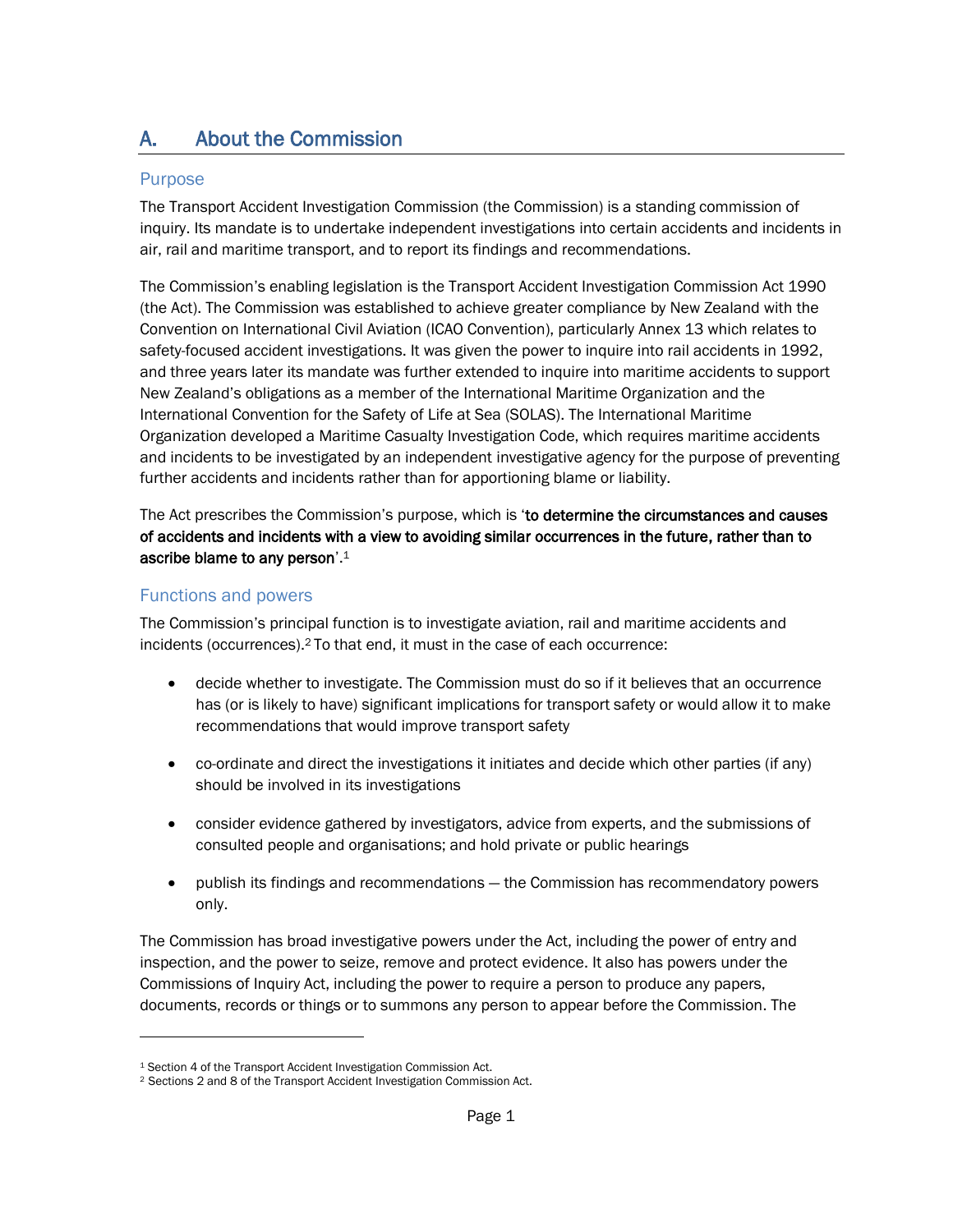evidence the Commission gathers (including witness interviews) is protected from general disclosure, except for the purposes of the investigation.

#### <span id="page-3-0"></span>Operating environment

The Commission operates alongside transport safety authorities (the regulators<sup>3</sup>), which may also investigate transport accidents and incidents. Often, the regulator's focus is to determine whether or not compliance with the regulatory regime has occurred and, if not, to establish whether regulatory action should be taken. The Commission's inquiries focus on the safety system as a whole, which can include examining the performance of regulators, or where gaps in regulation might lead to safety risk.

Coroners have an interest in transport accidents that result in fatalities. The New Zealand Police investigate on behalf of the Coroner, and may also pursue a criminal inquiry. It is therefore possible that multiple parties may pursue an investigation for differing purposes following a transport occurrence. The Coroners Amendment Act 2016 clarified the roles of Coroners and other authorities that investigate deaths and accidents.

#### <span id="page-3-1"></span>International context

The Commission is part of a global network of transport accident investigation bodies prepared to meet their States' obligations to conduct investigations consistent with international requirements. This includes investigating qualifying accidents or incidents occurring within New Zealand's 12 nautical mile limit, as well as in or above international waters in the case of a New Zealand registered aircraft or ship. The Commission may also support an international agency's investigation of an event with a New Zealand connection.

## <span id="page-3-2"></span>B. Corporate structure and strategy

#### <span id="page-3-3"></span>**Structure**

 $\overline{a}$ 

As well as being a standing commission of inquiry, the Commission is an independent Crown entity under the Crown Entities Act 2004. It is totally Crown funded with an annual budget of \$5.639 million for 2016/17. <sup>4</sup> The Commission currently has four members who also act as the Commission's Board for the purposes of the Crown Entities Act. Appendix 1 has more information about the Commissioners and the Executive Management Team.

The Commission is required under statute to employ a chief executive.<sup>5</sup> The chief executive employs 29 staff to support the Commission, which comprises 17 specialist investigators (including the Chief Investigator of Accidents) and 12 staff to support the Commission's investigations and Crown entity accountability and governance functions. Some investigation support is provided free under memorandums of understanding or fee-for-service contracts by suitably qualified individuals or institutions, including other state resources and international colleague agencies. Some support

<sup>3</sup> Maritime New Zealand, the Civil Aviation Authority, and the New Zealand Transport Agency.

<sup>4</sup> The funding for 2017/18 reduces to \$5.530m. From 2018/19 onwards it remains at \$5.520m per year.

<sup>5</sup> Transport Accident Investigation Act 1990, Schedule, Clause 21.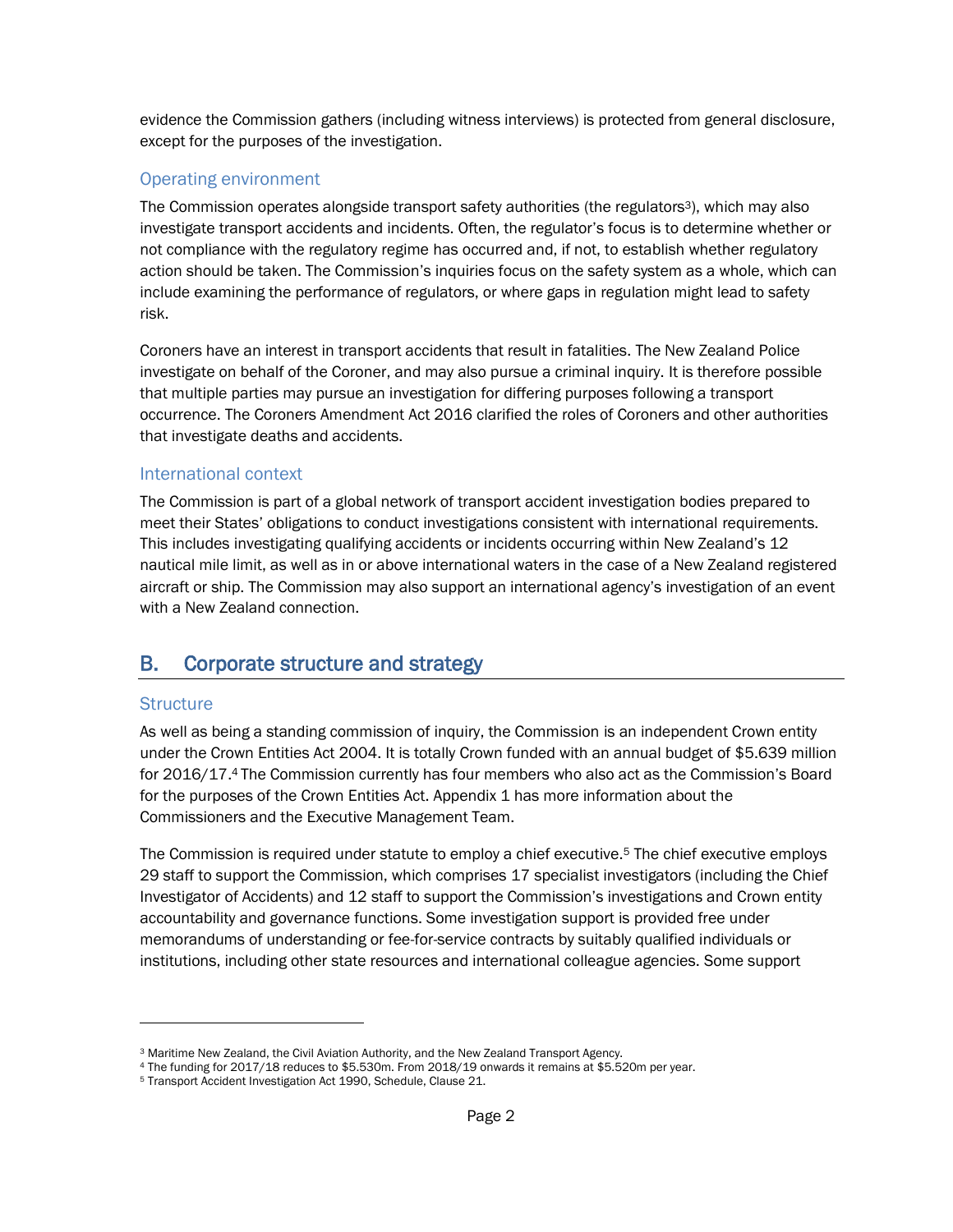functions are contracted from individuals or firms. These functions include information technology, human resources, medical advisory, and research.

## <span id="page-4-0"></span>Strategic direction and objectives

The Commission's strategic direction is focused on achieving a specific outcome expressed as a visionary statement: No repeat accidents—ever! The Commission achieves this goal through its investigations and findings, and, where appropriate, the making of recommendations to relevant parties. The Commission is mindful of its business model as an independent Crown entity, and its obligations to operate effectively and efficiently.

As described in the Commission's Statement of Intent 2015-2019 (Attachment 1), the Commission has set five strategic objectives to ensure it contributes to a safer transport system and meets its statutory obligations. These objectives are to:

- Deliver sound, cost effective Crown entity performance
- Develop and maintain responsive reciprocal stakeholder relationships
- Share inquiry and entity information
- Develop and maintain capable staff
- Properly conduct investigations

## <span id="page-4-1"></span>C. Current matters

## <span id="page-4-2"></span>Additional funding is increasing capability

The Commission received \$1.4 million of additional funding in 2015/16, from baseline funding of \$3.96 million in the previous year. This has enabled the Commission to improve its capacity to undertake its statutory function of determining the circumstances and causes of occurrences. The Commission has strengthened its investigative capabilities, growing its investigation team by six investigators including a new forensic data role. For the first time in its 25 years of organisational life, the Commission is to have four to five members, rather than three. This will ensure continuity of the Commission's work, particularly when vacancies arise.

The Commission is mindful of the values that guide it in ensuring that natural justice is maintained. The Commission is progressively enhancing its information and communication systems to support accessibility to the Commission and the information it is able to share during the course of its inquiries. In this regard the Commission is paying particular attention to its inquiry stakeholders, who include government, regulatory and industry organisations, commercial transport operators, international organisations and those most directly affected by the accidents and incidents it investigates — the people involved and their families.

## <span id="page-4-3"></span>Maintaining investigative standards

The Commission achieves improvement in transport safety by maintaining high investigative standards. The Commission conducts self-assessments of its investigations against international standards. The Commission has also recently been audited by the International Civil Aviation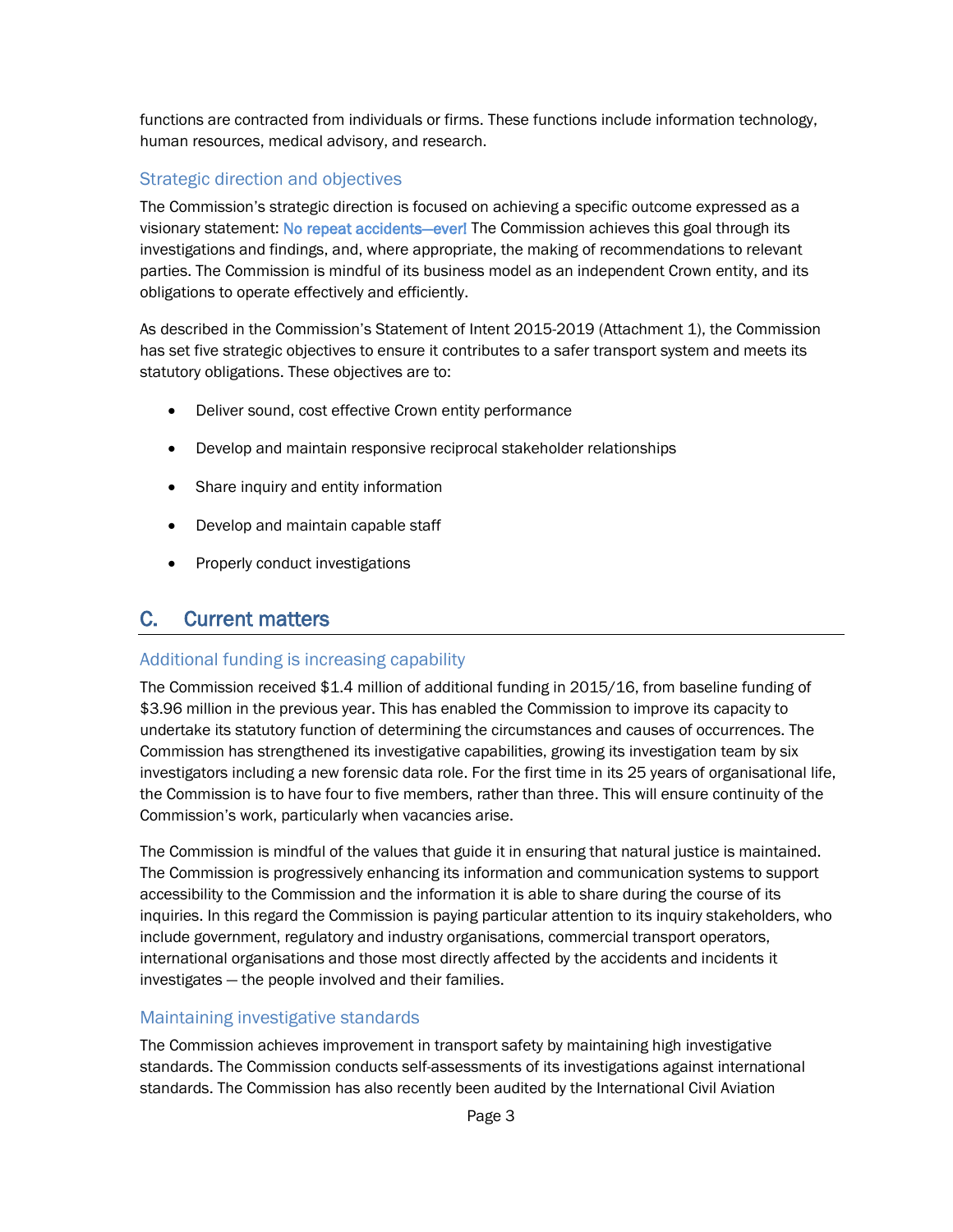Organization (ICAO), as part of what was intended to be a wider review of how compliant New Zealand is with its international aviation obligations. However, the visit was confined to accident investigation due to the temporary impact of the 14 November 2016 earthquake on the Civil Aviation Authority. The Commission is awaiting the final report, having commented on a confidential draft.

The Commission is nearing completion of a comprehensive project to develop and enhance existing guidelines designed to maintain quality investigations and proper governance of inquiries. This project will further strengthen the Commission's processes to ensure its investigations are carried out in a robust, thorough and timely manner.

## <span id="page-5-0"></span>Current inquiries

The Commission aims to close 20-25 inquiries a year, spread roughly evenly across the modes. Improving timeliness in completing inquiries is a major organisational focus for the Commission in 2016/17. It is working towards completing 70% of its inquiries within two years, an achievable target since the 2015/16 increase in baseline funding and the recruitment of additional investigative staff. For 2016/17, a more realistic target of 50% applies while the Commission clears a backlog of 'aged' cases. This target increases to 60% for 2017/18.

The 70% target recognises that there are always some inquiries on the Commission's casebook that are complex. Complexities arise for various reasons, including technical aspects of the occurrence, and the number or depth of the submissions that the Commission must consider as part of its inquiry. In recent years, the Commission has been working to better meet its legislative purpose by increasing the use of hearings, and by taking a more systemic view of safety issues. In some cases, inquiries have been combined where there are common themes.

The ideal loading is 30 open domestic cases to maintain the desired throughput. As at 27 April 2017, the Commission had 34 domestic inquiries open: 16 air, 7 rail, and 11 maritime.

#### *A full list of current inquiries is included at Appendix 3.*

## <span id="page-5-1"></span>Current inquiries of note

Most of the Commission's investigations attract a certain level of public and media attention; however, some receive greater coverage than others. Outlined below are three of the higher-profile cases the Commission is currently investigating:

- Queenstown Robinson helicopter crash inquiry AO-2015-002: In September 2016, the Commission resumed an inquiry into an accident that occurred in February 2015, and for which a report was published in August 2016. After publication, the Commission was provided with new and potentially significant evidence that it had not previously considered. On this basis the Commission has resumed its inquiries into potential further safety issues raised by the new evidence.
- Fox Glacier helicopter crash inquiry AO-2015-007: On 21 November 2015 six passengers and the pilot of a Eurocopter helicopter (Squirrel) were killed when the helicopter crashed on Fox Glacier during a sightseeing tour. The passengers on board included Australian and UK nationals, and the accident received significant media attention here and abroad. The Commission is nearing the end of its analysis phase and has begun writing its draft report. The final report is anticipated to be published in May or June 2017.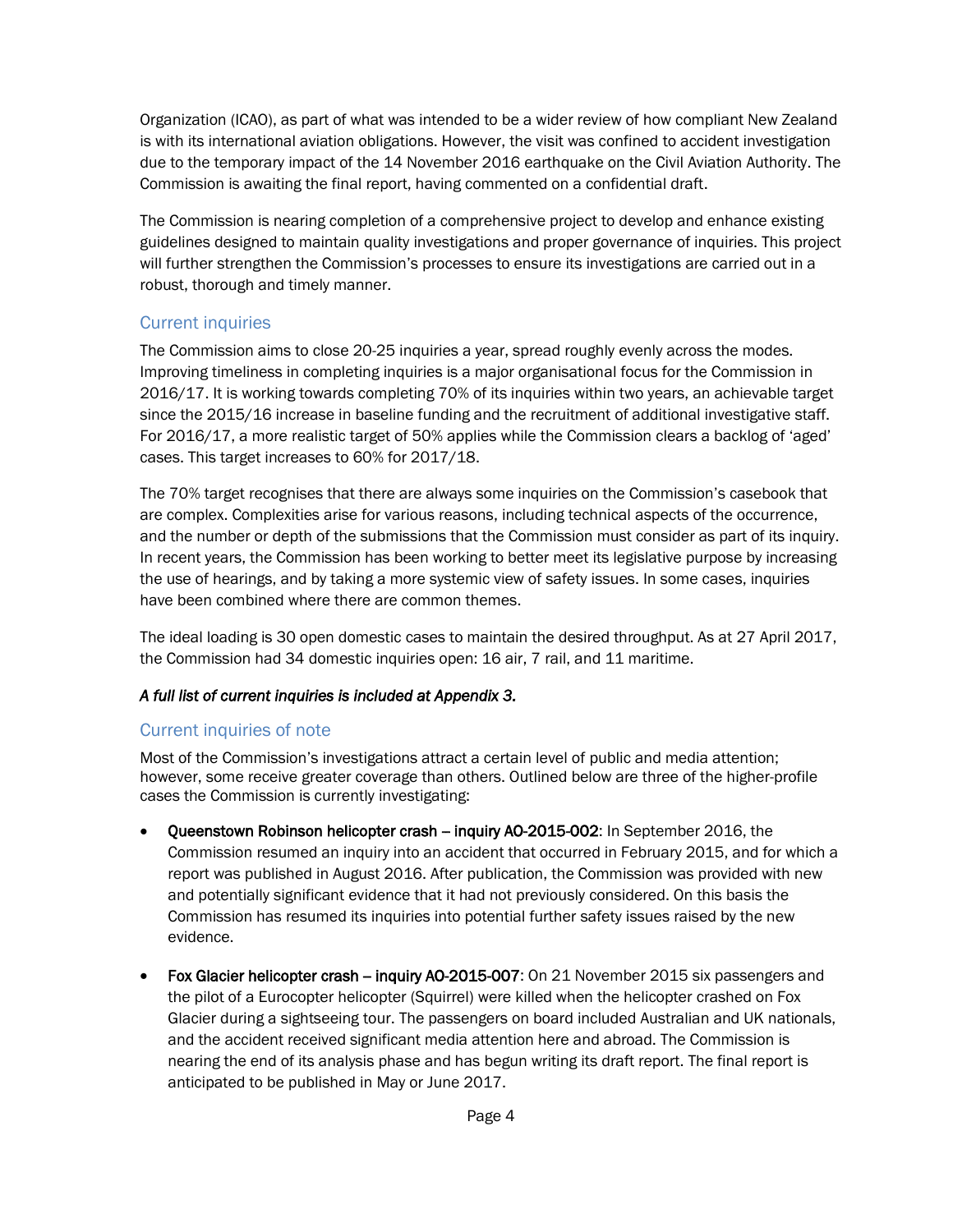• Kaipara Harbour Francie fishing boat capsize – inquiry MO-2016-206: on 26 November 2016 the fishing charter boat Francie capsized while crossing the bar at the Kaipara Harbour entrance. Seven passengers and the skipper died, and three passengers survived. The investigation is in its early evidence-gathering phase, but has already received significant media coverage.

#### <span id="page-6-0"></span>**Watchlist**

Communications about findings and recommendations is a critical way of influencing the sector to enhance safety. In January 2015 the Commission published its first "Watchlist" of safety issues that it believes need greater attention. The purpose of the Watchlist is to highlight emerging issues of concern to the Commission, as well as safety issues or recommendations that it has highlighted previously but which it believes require further action. The following issues are on the Commission's Watchlist:

Recreational boat users: essential skills and knowledge was added to the Watchlist in January 2015. The Commission's view is that the current system is flawed because it relies on users knowing relevant maritime rules, regulations and bylaws, but does not require them to demonstrate such knowledge before taking craft on the water. In 2009 the Commission recommended that the Secretary for Transport address this issue; the recommendation remains open.

Substance use: regulatory environment for preventing performance impairment was added to the Watchlist in January 2015. International research suggests the likelihood and severity of accidents increase if people responsible for performing safety-critical tasks use drugs or alcohol. In the New Zealand air, rail, and marine accidents investigated by the Commission, the consumption of alcohol or use of other performance impairing substances recurs as a contributing factor or a potential impediment to survival. Legislation currently before Parliament goes some way to meeting the recommendations the Commission has made in relation to this matter.

Technologies to track and to locate was added to the Watchlist in January 2015. Commission inquiries in all three modes have suggested opportunities exist for New Zealanders to get greater benefit from the life-saving technologies available to them. The Commission encourages transport regulators to educate operators of the significant safety advantages of using the most technologically advanced tracking and locating devices that are reasonable and affordable, and to regulate for this in some circumstances.

Robinson helicopters were added to the Watchlist in October 2016 as a result of accidents investigated by the Commission and the Civil Aviation Authority that involved a phenomenon known as mast bumping. Mast bumping occurs when part of the main rotor blade or rotor hub make contact with the main drive shaft (or mast). The result is often catastrophic and results in in-flight break up. The Commission has made recommendations to the manufacturer and the regulator about mast bumping. The Commission currently has five open inquires involving Robinson helicopters.

Safety at railway level crossings was added to the Watchlist in October 2016. Several Commission investigations have highlighted that the safety of pedestrians and vehicle users at railway level crossings is being compromised because of ambiguities in the responsibilities between road and rail authorities, and because the implications for the road-rail interface are sometimes not recognised when changes are made to rail vehicle technology and rail infrastructure. The Commission has open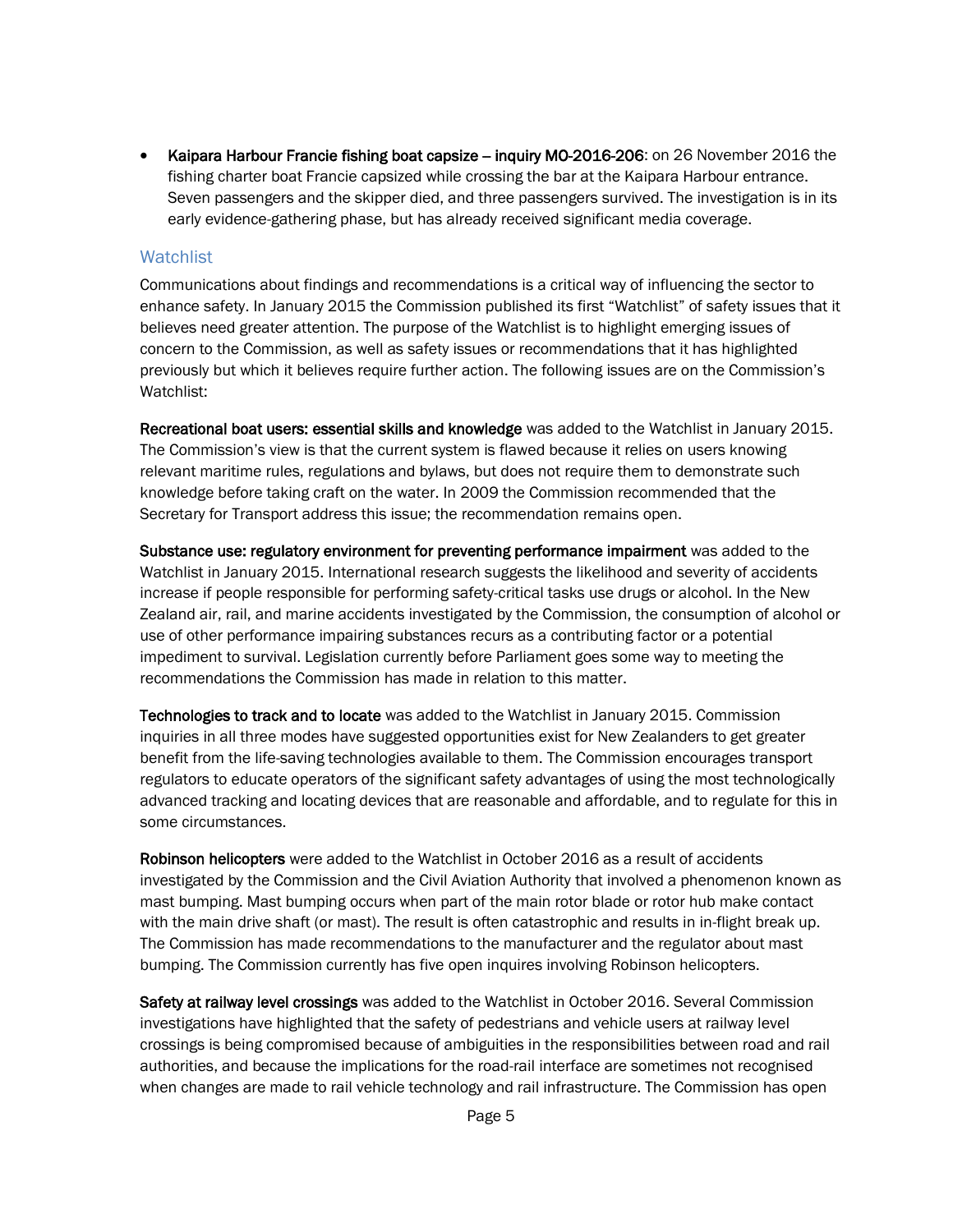recommendations to the regulator, business operators, and road control authorities to reduce safety risks.

# <span id="page-7-0"></span>D. Relationship with Ministers

The Commission maintains a 'no surprises' relationship with the Ministers of Transport consistent with its statutory independence. Standard elements of the relationship include the:

- receipt of an annual letter of expectations from the Minister, Statement of Intent and Statement of Performance Expectations preparation. Reporting occurs six-monthly against the Statement of Performance Expectations and annually (through you to Parliament) against the Statement of Intent and the Statement of Performance Expectations
- meetings of the Chief Commissioner with the Minister or delegated Associated Minister, every two months or as required
- briefings of the Ministers about significant recent or forthcoming activity.

The Chief Investigator of Accidents notifies stakeholders, including your office, by email when an inquiry has been opened. The notice provides a general indication of the nature of the inquiry, but any opening advice is tentative. In most circumstances, the Commission does not contact your office again until the inquiry report is released (unless the Commission is consulting with the regulator or Ministry on a matter). Your office receives early advice of the release of a report (including all materials) and is briefed on the release process. Usually the release of a report involves publication on the Commission's website. Where inquiries have generated public interest, the Commission may hold a press conference.

For the most part, the Commission deals with media inquiries about investigations. It is usual for the Minister to maintain an arm's length from the Commission's inquiries, and respond to any media inquiries by noting that an independent body, the Commission, is undertaking the investigation.

The Commission's General Manager, Communications and Investigation Support, will introduce himself to your press secretary to brief him or her on the Commission's functions and processes.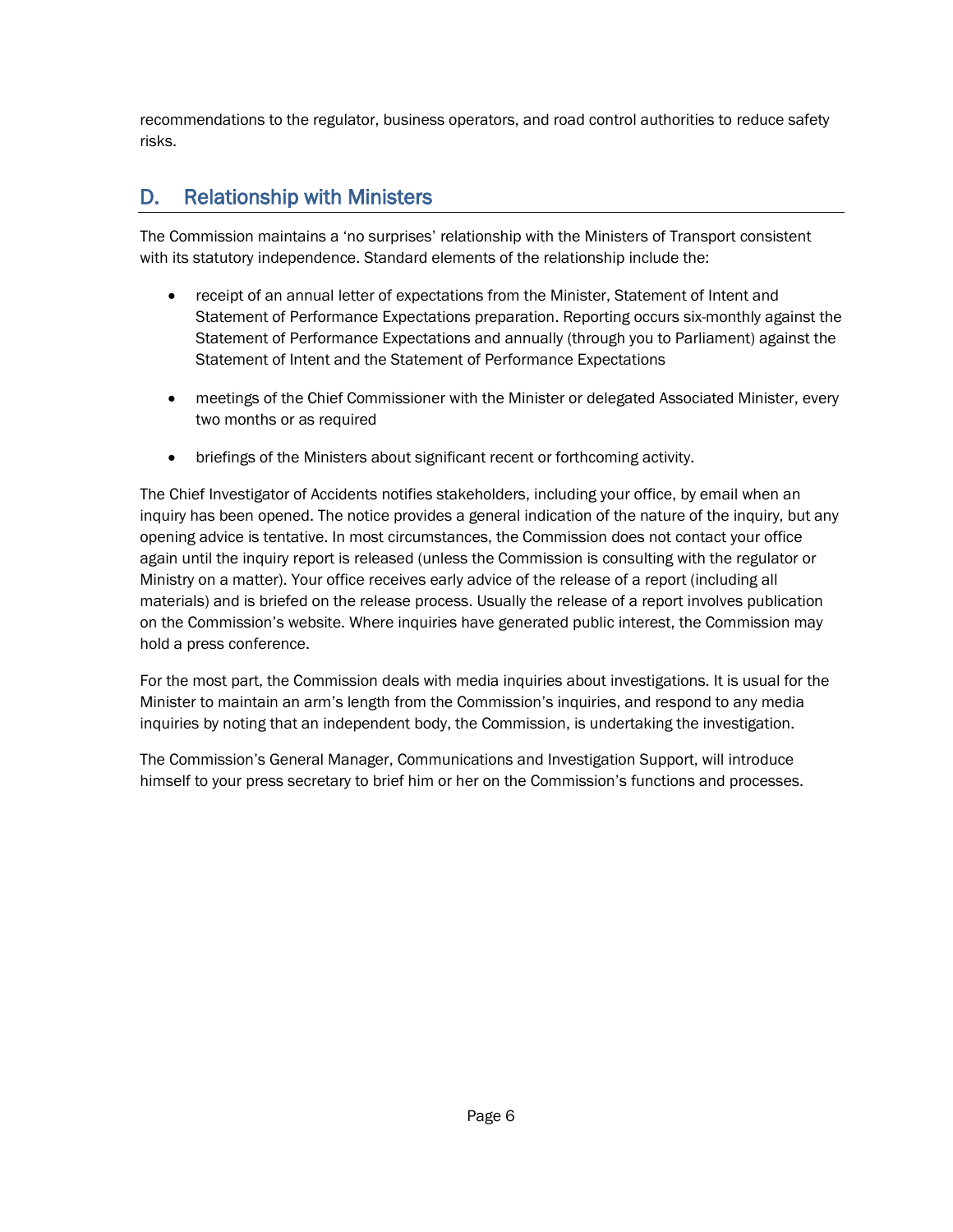# <span id="page-8-0"></span>Appendix 1 Commissioners and Executive Team

Commissioners are appointed by the Governor-General on recommendation of the Minister of Transport for fixed, renewable terms. Under the Transport Accident Investigation Act 1990, up to five Commissioners may be appointed. There are currently four Commissioners:

- Jane Meares (Chief Commissioner): Jane is a commercial barrister based at Clifton Chambers in Wellington. Prior to joining Clifton Chambers, Jane was the chief legal adviser at the Treasury and, before that, a commercial partner in the Wellington office of Bell Gully. At the bar, she undertakes a broad range of commercial and public sector advisory work. She is currently chair of Parliamentary Counsel's risk and audit committee, chair of the Ballet Foundation of New Zealand, on the Corporate Trust Board of Trustees Executors Ltd and a board member of ECNZ. Jane was first appointed a Commissioner in February 2015, and appointed Chief Commissioner in November 2016.
- Peter McKenzie QC (Deputy Chief Commissioner): Peter is a commercial barrister in sole practice at Capital Chambers, Wellington. He was Chair of the Securities Commission from 1990 to 1995. In addition to his Barrister's practice he has lectured in corporate, banking and finance law at Leeds University and at Victoria University of Wellington. Before becoming a barrister, he was a senior litigation partner and commercial partner with Brandon Brookfield, Solicitors. He has consulted internationally on company and securities law to numerous foreign governments, and has authored text and journal articles in his areas of expertise. Peter was appointed to the Commission in August 2015.
- Stephen Davies Howard (Commissioner): Stephen is a Wellington based company director. Prior to coming to New Zealand he held leadership roles in the UK public sector, including Parliamentary Select Committee and Defence Council enquiries. He spent his early career as a fighter pilot with the Royal Air Force and also served in the Royal New Zealand Air Force, attaining the rank of Group Captain in both services. He has a wealth of strategic international experience and was an accredited Attaché to the British Embassy in Washington DC, USA. Stephen retains both a commercial pilot licence and a commercially endorsed Ocean Yachtmaster's certificate. Stephen was appointed to the Commission in August 2015.
- Richard Marchant (Commissioner): Richard is an Auckland-based barrister who has prosecuted a large number of cases on behalf of Government agencies. He was previously a partner at Meredith Connell, and Chair of the Board from 2008 to 2013. He is a member of the New Zealand Bar Association and of the Criminal Bar Association. He has served on the executive of the Criminal Bar Association, the legal assistance scheme committee of the Auckland District Law Society, and the local consultative group of the Legal Services Agency. He is a member of the performance review committee of Ministry of Justice, and on the Auckland Regional Courts Group. Richard was appointed to the Commission in November 2016.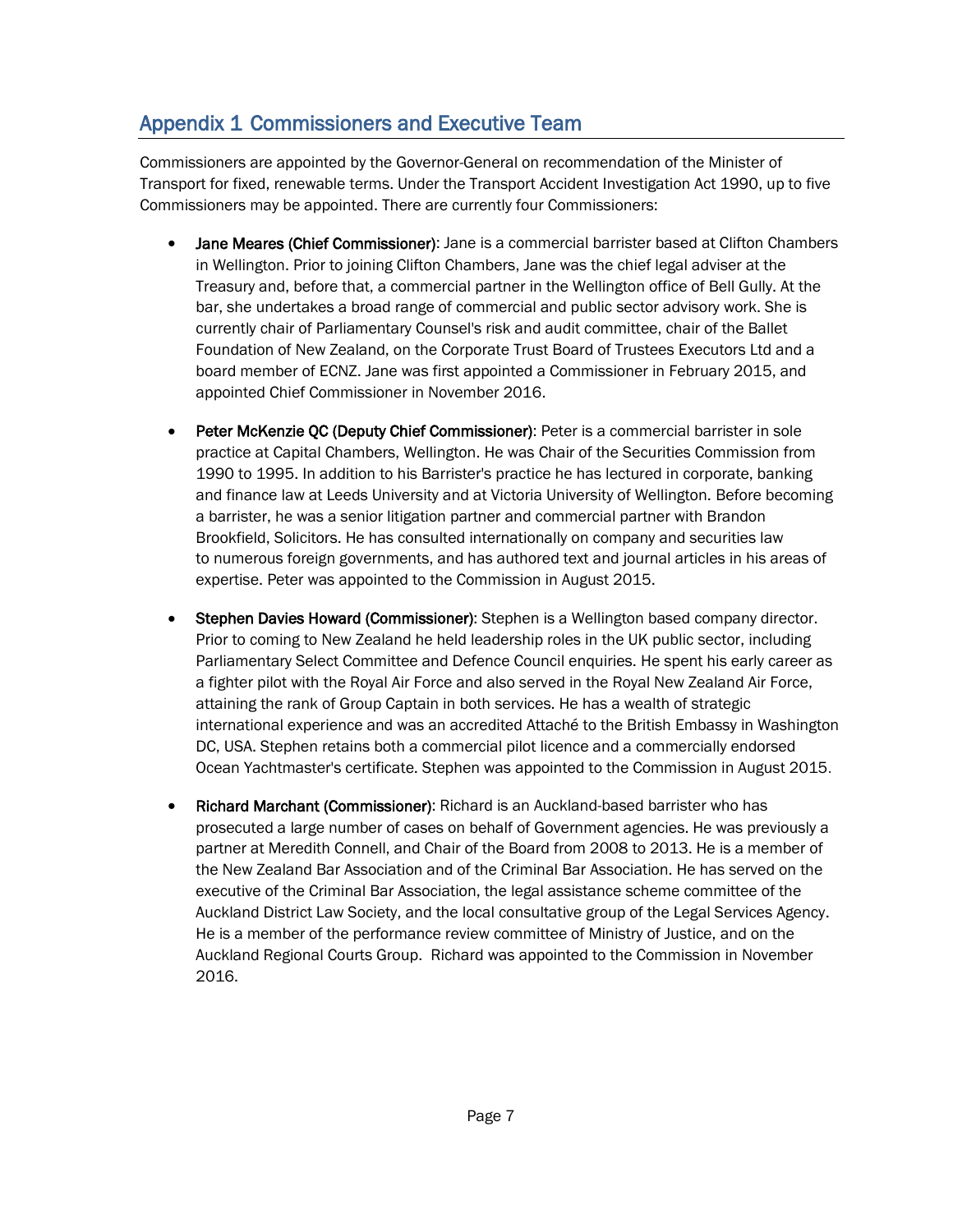The Executive Management Team comprises a Chief Executive and three general managers:

- Lois Hutchinson (Chief Executive): Lois joined the Commission as Chief Executive after senior roles in censorship and health administration. Promoting social justice and reducing public harms are the common threads to her career, which began in nursing. Lois has a Master's degree in public policy from Victoria University of Wellington and a Master of Science in organisational performance from Cranfield University, UK. Lois leads the organisation to support the Commissioners in the delivery of their statutory purpose, which is to help improve transport safety.
- Cathryn Bridge (General Manager-- Business and Legal Services): Cathryn brings 20 years of public sector management experience in legal, regulatory, policy, operational, strategy and project roles. She was Chief Legal Advisor, Programme Manager Strategic Projects and Principal Policy Analyst at the Ministry of Fisheries. Prior to joining TAIC she managed the nationally significant proposal consenting process team at the EPA. She has an LLB and BA from Victoria University and an Executive Masters of Public Administration through the Australian and New Zealand School of Government, focussing on leadership, organisational strategy and change management.
- Peter Northcote (General Manager-- Communications and Investigation Support): Peter has a background in marketing communications and management in the private and public sectors, with experience in the health, education, and electoral fields before coming on staff in 2009. However, his involvement with the Commission dates back to 1995 when, as a public relations consultant, he supported the Commission's media and stakeholder relations at a significant accident; a role for which he has been engaged since (with one five-year break). His affinity with the transport sector developed with his first public relations role, in uniform with the Royal New Zealand Air Force. Peter has a Master's degree in Public Management (VUW), and he has recently completed a Master's degree in Disaster and Emergency Management with the Commission's support.
- Tim Burfoot (Chief Investigator of Accidents, General Manager Investigation Services): Tim began employment with the Commission in January 1995. He holds the qualification of Captain (Foreign-Going) with a significant background in shipping including captaining foreigngoing vessels engaged in world-wide trading with multi-national crews. After completing about 30 marine accident investigations over a period of four years, Tim was appointed as the Commission's Chief Investigator of Accidents in 1999. Tim left the Commission in 2002 to take up a position as Marine Operations Manager for the Cook Strait ferry company Interislander. In January 2007 Tim returned to the Commission in his role as Chief Investigator of Accidents.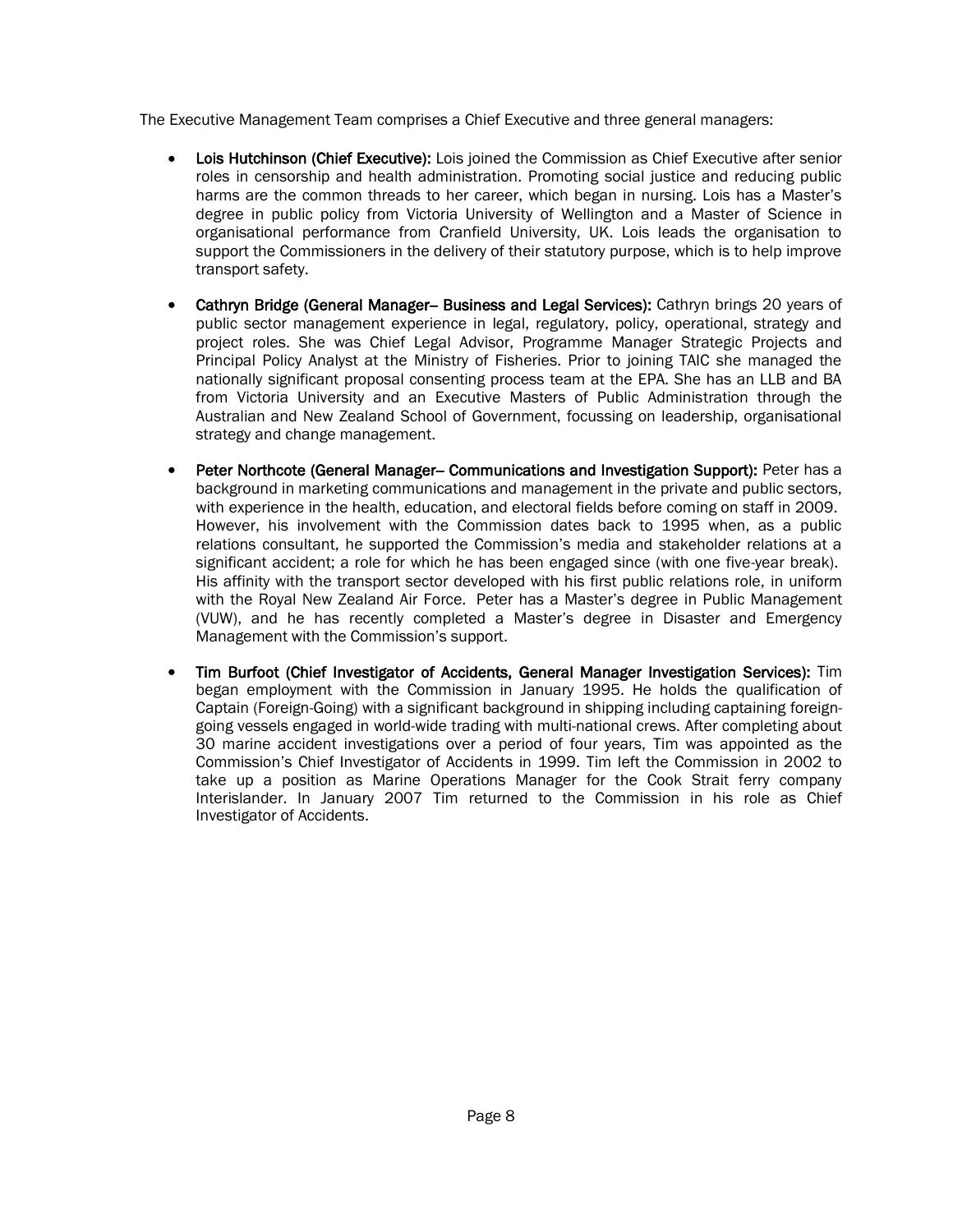# <span id="page-10-0"></span>Appendix 2 Commission contact

| <b>Chief Executive</b>    | Lois Hutchinson                |
|---------------------------|--------------------------------|
| Email:                    | ceo@taic.org.nz                |
| DDI:                      |                                |
| Mobile:                   |                                |
|                           |                                |
| <b>Commission details</b> |                                |
| Telephone:                | 04 473 3112                    |
| Fax:                      | 04 499 1510                    |
| Physical Location:        | Level 11, 114 The Terrace      |
| Postal address:           | PO Box 10 323, Wellington 6143 |
| Website:                  | www.taic.org.nz                |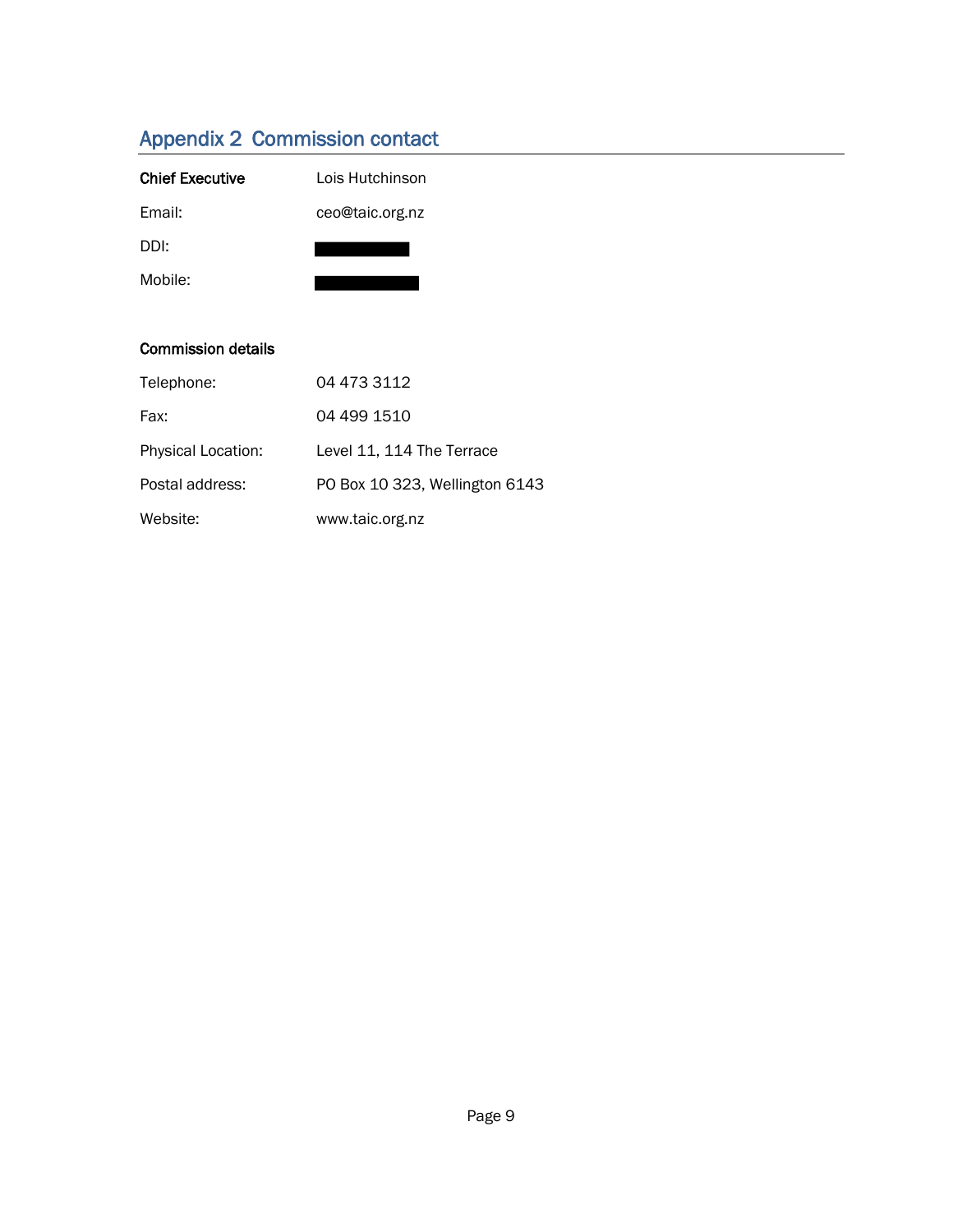# <span id="page-11-0"></span>Appendix 3 Open inquiries as at 10 May 2017

Aviation

| <b>Inquiry</b><br>No.       | <b>Occurrence description</b>                                                                                | Date opened |  |  |  |
|-----------------------------|--------------------------------------------------------------------------------------------------------------|-------------|--|--|--|
| 13-010                      | Aerospatiale AS350 B2 ZK-IMJ, collision with second helicopter, Tyndall Glaciers                             | 29/10/2013  |  |  |  |
| 14-005                      | Aerospatiale AS350 helicopter, snow landing accident, Mount Alta, 20 km north-west of<br>Wanaka              | 16/8/2014   |  |  |  |
| 15-001                      | Pacific Aerospace Ltd 750XL, engine failure, Lake Taupo                                                      | 7/1/2015    |  |  |  |
| 15-003                      | Robinson R44, Main rotor blade failure, Waikaia                                                              | 25/2/2015   |  |  |  |
| 15-005                      | Loss of air traffic control services, nationwide                                                             | 23/6/2015   |  |  |  |
| 15-007                      | AS350BA Eurocopter, ZK-HKU, collision with terrain, Fox Glacier                                              | 21/11/2015  |  |  |  |
| 15-009                      | Break down of traffic separation, Hamilton control zone                                                      | 17/12/2015  |  |  |  |
| 16-004                      | Guimbal Cabri light helicopter, in-flight fire, Rotorua                                                      | 16/4/2016   |  |  |  |
| 16-006                      | AS350 Squirrel helicopter, crash landing, North of Arrowtown                                                 | 12/9/2016   |  |  |  |
| 15-002R                     | Robinson R44, impact with terrain, Queenstown                                                                | 28/9/2016   |  |  |  |
| 16-007                      | Robinson R44, impact with terrain, Glenbervie Forest, Northland                                              | 1/11/2016   |  |  |  |
| 16-008                      | Robinson R66, impact with ground, Hokonui Hills, Southland                                                   | 14/11/2016  |  |  |  |
| 17-001                      | Squirrel AS320BA, impact with terrain, Port Hills, Christchurch                                              | 14/2/2017   |  |  |  |
| 17-002                      | Robinson R44, Reefton                                                                                        | 28/3/2017   |  |  |  |
| 17-003                      | ATR Nelson landing gear                                                                                      | 9/4/2017    |  |  |  |
| 17-004                      | BK117 Pauatahanui, Wellington                                                                                | 2/5/2017    |  |  |  |
| <b>International assist</b> |                                                                                                              |             |  |  |  |
| 14-001                      | Boeing 737-3B7 Freighter, right-hand undercarriage collapse during landing roll,<br>Honiara, Solomon Islands | 29/1/2014   |  |  |  |
| 15-004                      | Australian-registered B737 VH-VOP, Landing event, Christchurch                                               | 11/5/2015   |  |  |  |
| 15-008                      | PAC 750 XL, forced landing after engine shut-down, North Carolina, USA                                       | 10/12/2015  |  |  |  |
| 16-002                      | PAC 750 XL aeroplane, runway excursion, Molinella, Italy                                                     | 6/3/2016    |  |  |  |
| 16-003                      | PAC 750 XL aeroplane, forced landing, Nepal                                                                  | 9/3/2016    |  |  |  |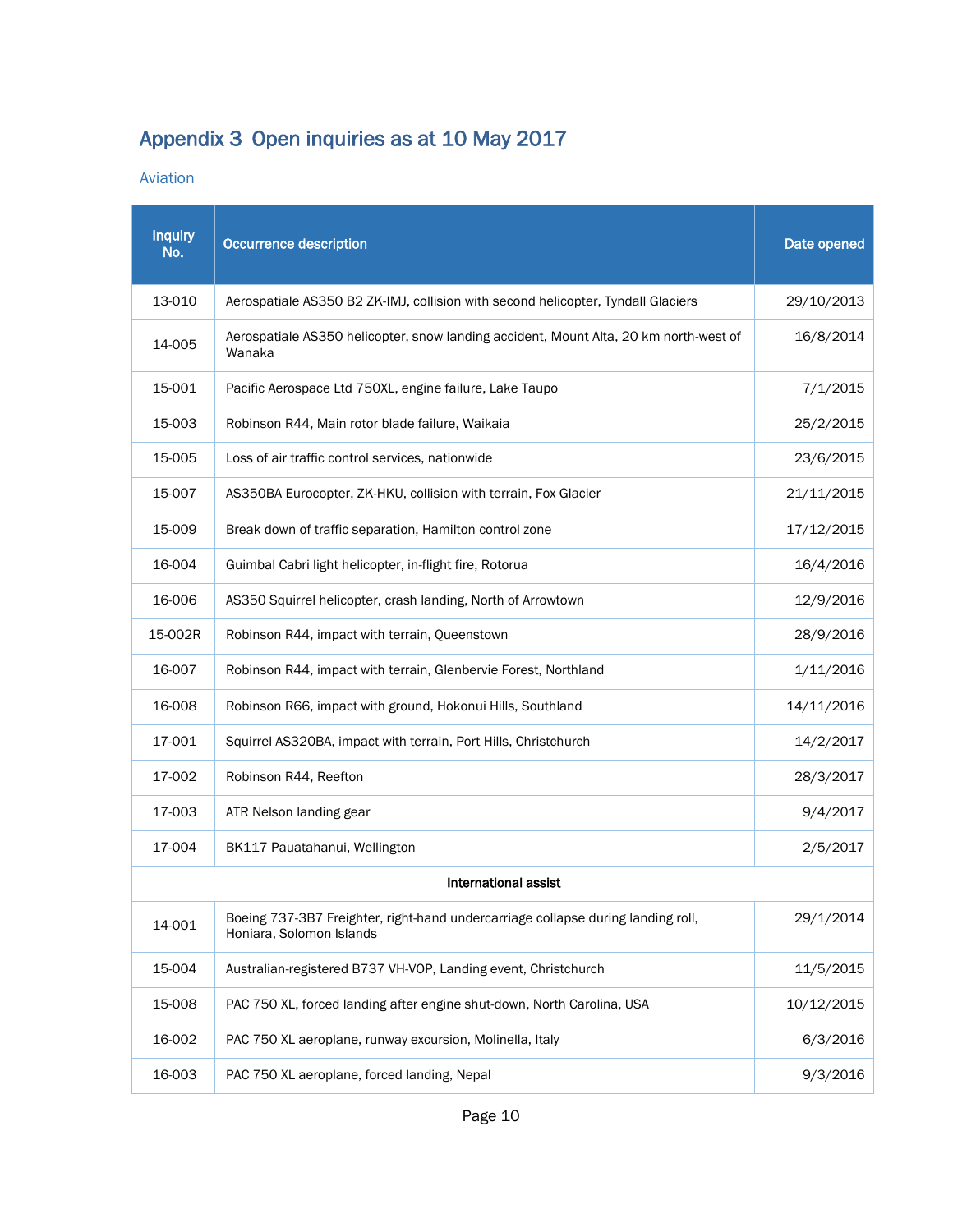Rail

| <b>Inquiry No.</b> | Occurrence description                                                                    | Date opened |
|--------------------|-------------------------------------------------------------------------------------------|-------------|
| 13-101             | Freight Train 345, Derailment, Mission Bush Branch                                        | 14/1/2013   |
| 14-105             | Empty passenger train and excavator, near collision, between Featherston and<br>Dalefield | 11/8/2014   |
| 15-103             | Track occupation irregularity, Taumarunui                                                 | 15/12/2015  |
| 16-101             | Near Collision, between passenger trains, Wellington                                      | 31/5/2016   |
| 16-102             | Freight train, passing a signal at danger, Paerata                                        | 26/10/2016  |
| 17-101             | Freight train, unauthorised entry to work site, Pongakawa                                 | 7/2/2017    |
| 17-102             | Signalling Irregularity, 42 & 43 signals, Wellington                                      | 3/4/2017    |

#### Maritime

| <b>Inquiry No.</b> | <b>Occurrence description</b>                                                                      | Date opened |
|--------------------|----------------------------------------------------------------------------------------------------|-------------|
| 15-201             | Passenger ferry Kea, collision with wharf, Devonport wharf, Auckland                               | 17/2/2015   |
| 15-203             | F.V. Jubilee, loss of vessel, Canterbury Bight                                                     | 19/10/2015  |
| 16-201             | Passenger vessel Pee Jay V, fire and abandonment, Whakatane                                        | 18/1/2016   |
| 16-202             | Passenger ship Azamara Quest, struck Wheki Rock, Tory Channel                                      | 27/1/2016   |
| 16-204             | Moly Manx grounding, Otago Harbour                                                                 | 19/8/2016   |
| 16-205             | Panama-registered bulk carrier New Legend Pearl, crew fatality, Northland                          | 4/11/2016   |
| 16-206             | Fishing charter vessel Francie, capsize, entrance to Kaipara Harbour                               | 28/11/2016  |
| 17-201             | Passenger vessel, L'Austral, contact with submerged object, Snares Island                          | 13/1/2017   |
| 17-202             | L'Austral, contact with rock, Milford Sound                                                        | 9/2/2017    |
| 17-203             | Passenger vessel Emerald Princess, explosion resulting in crew fatality, Port<br>Chalmers, Dunedin | 9/2/2017    |
| 17-204             | Seabourn Encore, contact with cement carrier, Timaru                                               | 12/2/2017   |